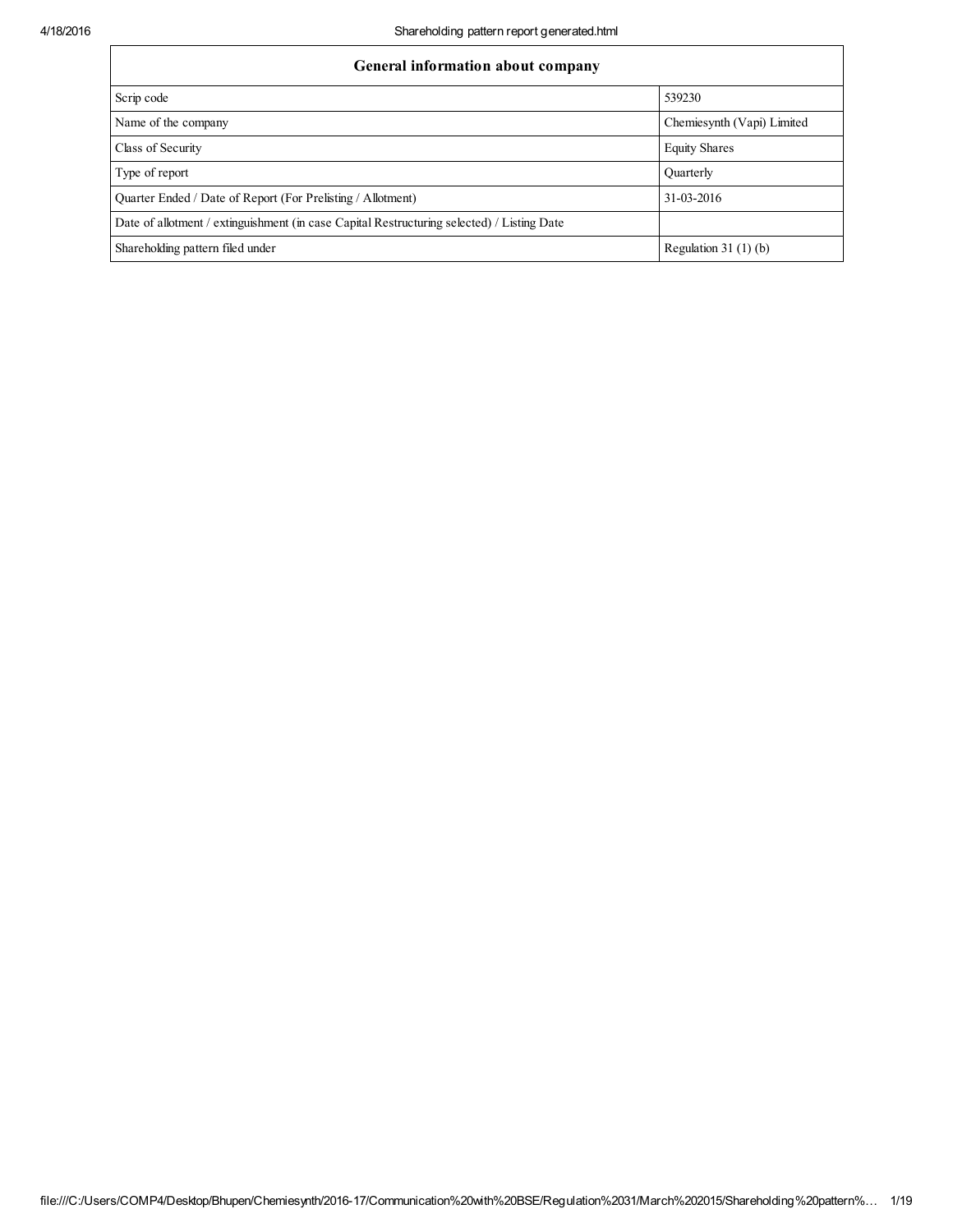| Sr. No.        | <b>Particular</b>                                                                      | Yes/No         |
|----------------|----------------------------------------------------------------------------------------|----------------|
|                | Whether the Listed Entity has issued any partly paid up shares?                        | N <sub>0</sub> |
| $\overline{2}$ | Whether the Listed Entity has issued any Convertible Securities?                       | N <sub>0</sub> |
| 3              | Whether the Listed Entity has issued any Warrants?                                     | N <sub>0</sub> |
| 4              | Whether the Listed Entity has any shares against which depository receipts are issued? | N <sub>0</sub> |
|                | Whether the Listed Entity has any shares in locked-in?                                 | N <sub>o</sub> |
| 6              | Whether any shares held by promoters are pledge or otherwise encumbered?               | N <sub>0</sub> |
|                | Whether company has equity shares with differential voting rights?                     | N <sub>0</sub> |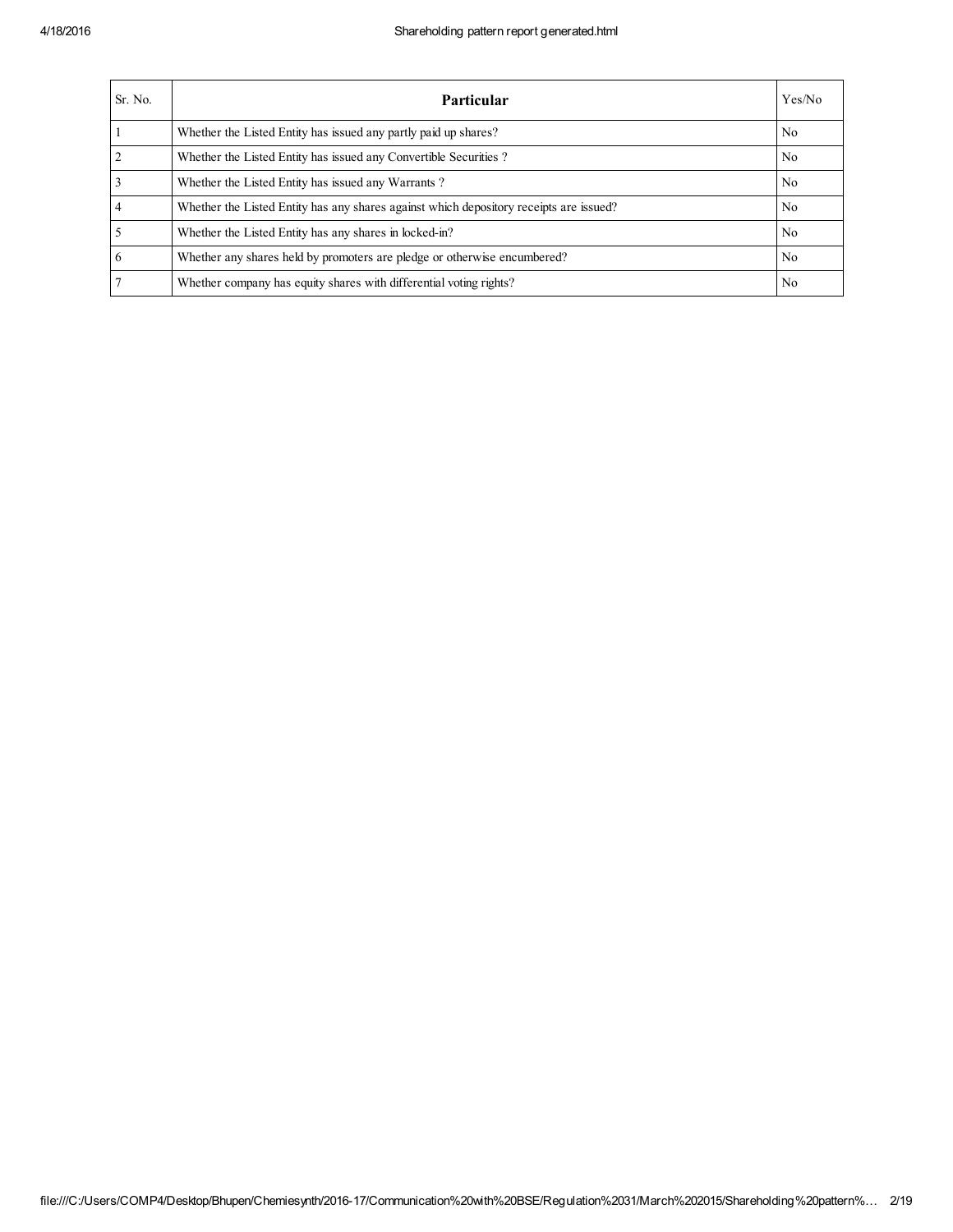$\mathsf{l}$ 

|                               |                                           |                                  |                                   |                    |                          |                                    | Table I - Summary Statement holding of specified securities                                                          |                                                                  |               |         |                       |
|-------------------------------|-------------------------------------------|----------------------------------|-----------------------------------|--------------------|--------------------------|------------------------------------|----------------------------------------------------------------------------------------------------------------------|------------------------------------------------------------------|---------------|---------|-----------------------|
|                               | Category                                  |                                  | No. of                            | No. Of<br>Partly   | No. Of<br>shares         | Total nos.                         | Shareholding as a %<br>of total no. of<br>shares (calculated<br>as per SCRR, 1957)<br>(VIII) As a % of<br>$(A+B+C2)$ | Number of Voting Rights held in<br>each class of securities (IX) |               |         |                       |
| Category<br>of<br>(I)<br>(II) | shareholder                               | Nos. Of<br>shareholders<br>(III) | fully paid<br>up equity<br>shares | paid-up<br>equity  | underlying<br>Depository | shares<br>held (VII)<br>$= (IV) +$ |                                                                                                                      | No of Voting (XIV)<br>Rights                                     |               |         | Total as              |
|                               |                                           |                                  | $\text{held (IV)}$                | shares<br>held (V) | Receipts<br>(VI)         | $(V)$ + $(VI)$                     |                                                                                                                      | Class<br>eg: $X$                                                 | Class<br>eg:y | Total   | $a\%$ of<br>$(A+B+C)$ |
| (A)                           | Promoter<br>$\alpha$<br>Promoter<br>Group | 14                               | 1837700                           |                    |                          | 1837700                            | 59.86                                                                                                                | 1837700                                                          |               | 1837700 | 59.86                 |
| (B)                           | Public                                    | 517                              | 1232300                           |                    |                          | 1232300                            | 40.14                                                                                                                | 1232300                                                          |               | 1232300 | 40.14                 |
| (C)                           | Non<br>Promoter-<br>Non Public            |                                  |                                   |                    |                          |                                    |                                                                                                                      |                                                                  |               |         |                       |
| (C1)                          | <b>Shares</b><br>underlying<br><b>DRs</b> |                                  |                                   |                    |                          |                                    |                                                                                                                      |                                                                  |               |         |                       |
| (C2)                          | Shares held<br>by<br>Employee<br>Trusts   |                                  |                                   |                    |                          |                                    |                                                                                                                      |                                                                  |               |         |                       |
|                               | Total                                     | 531                              | 3070000                           |                    |                          | 3070000                            |                                                                                                                      | 3070000                                                          |               | 3070000 | 100                   |

## Table I - Summary Statement holding of specified securities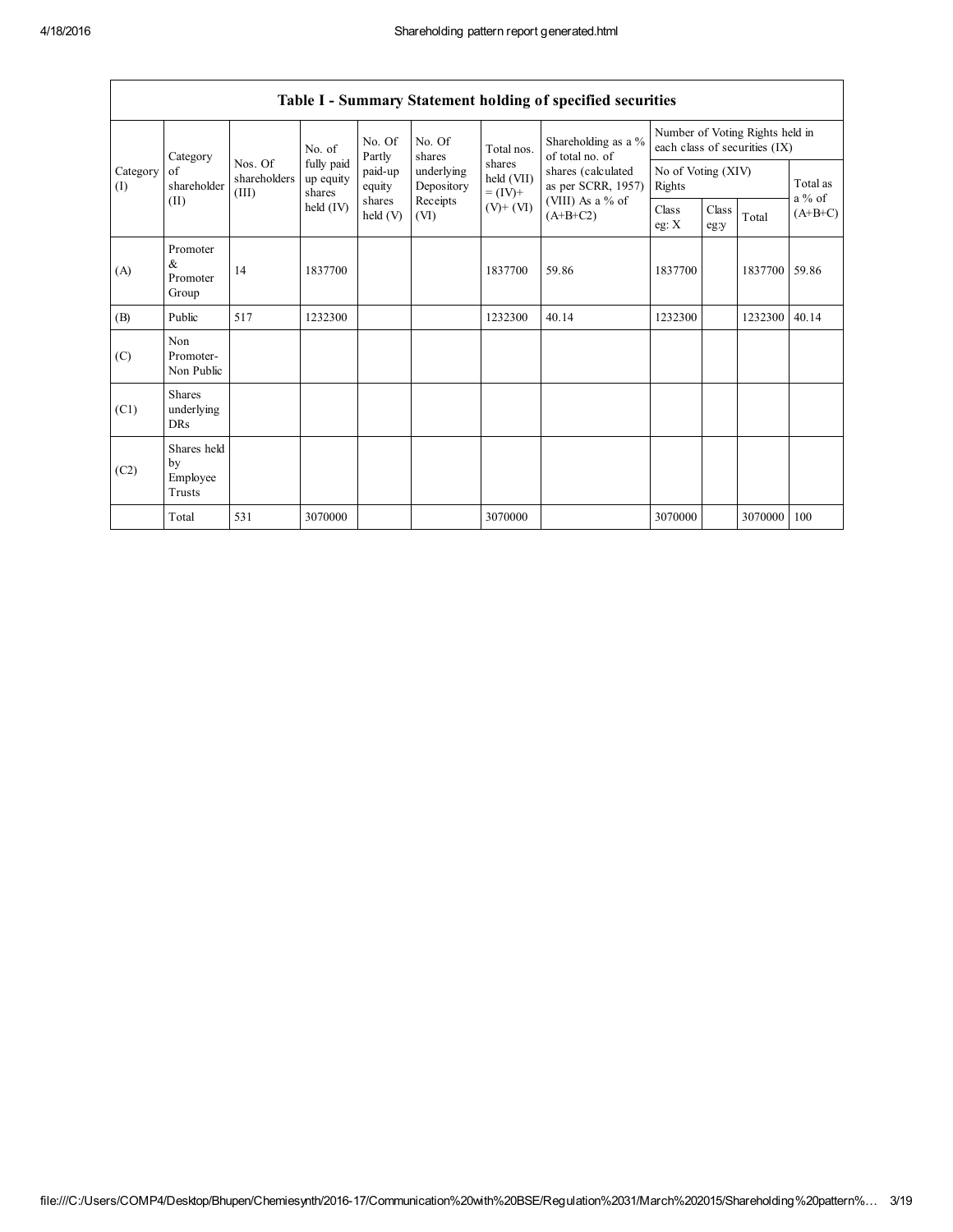$\mathsf{r}$ 

|                 |                                                |                                                                                   |                    |                                                                                                                | Table I - Summary Statement holding of specified securities                                                                                                               |                                        |                                                         |                                                                               |                                                  |                                       |
|-----------------|------------------------------------------------|-----------------------------------------------------------------------------------|--------------------|----------------------------------------------------------------------------------------------------------------|---------------------------------------------------------------------------------------------------------------------------------------------------------------------------|----------------------------------------|---------------------------------------------------------|-------------------------------------------------------------------------------|--------------------------------------------------|---------------------------------------|
| Category<br>(I) | Category<br>of<br>shareholder<br>(II)          | No. Of<br>Shares<br>Underlying<br>Outstanding<br>convertible<br>securities<br>(X) | No. Of<br>Warrants | No. Of Shares<br>Underlying<br>Outstanding<br>convertible<br>securities and<br>No. Of Warrants<br>$(Xi)$ $(a)$ | Shareholding, as a %<br>assuming full conversion of<br>convertible securities (as a<br>percentage of diluted share<br>capital) $(XI) = (VII)+(X) As$<br>a % of $(A+B+C2)$ | Number of<br>Locked in<br>shares (XII) |                                                         | Number of<br><b>Shares</b><br>pledged or<br>otherwise<br>encumbered<br>(XIII) |                                                  | Number of<br>equity shares<br>held in |
|                 |                                                |                                                                                   | (Xi)               |                                                                                                                |                                                                                                                                                                           | N <sub>0</sub><br>(a)                  | As a<br>$%$ of<br>total<br><b>Shares</b><br>held<br>(b) | N <sub>0</sub><br>(a)                                                         | As a<br>$%$ of<br>total<br>Shares<br>held<br>(b) | dematerialized<br>form $(XIV)$        |
| (A)             | Promoter<br>$\&$<br>Promoter<br>Group          |                                                                                   |                    |                                                                                                                | 59.86                                                                                                                                                                     |                                        |                                                         |                                                                               |                                                  | $\boldsymbol{0}$                      |
| (B)             | Public                                         |                                                                                   |                    |                                                                                                                | 40.14                                                                                                                                                                     |                                        |                                                         |                                                                               |                                                  | 200                                   |
| (C)             | Non<br>Promoter-<br>Non Public                 |                                                                                   |                    |                                                                                                                |                                                                                                                                                                           |                                        |                                                         |                                                                               |                                                  |                                       |
| (C1)            | <b>Shares</b><br>underlying<br><b>DRs</b>      |                                                                                   |                    |                                                                                                                |                                                                                                                                                                           |                                        |                                                         |                                                                               |                                                  |                                       |
| (C2)            | Shares held<br>by<br>Employee<br><b>Trusts</b> |                                                                                   |                    |                                                                                                                |                                                                                                                                                                           |                                        |                                                         |                                                                               |                                                  |                                       |
|                 | Total                                          |                                                                                   |                    |                                                                                                                |                                                                                                                                                                           |                                        |                                                         |                                                                               |                                                  | 200                                   |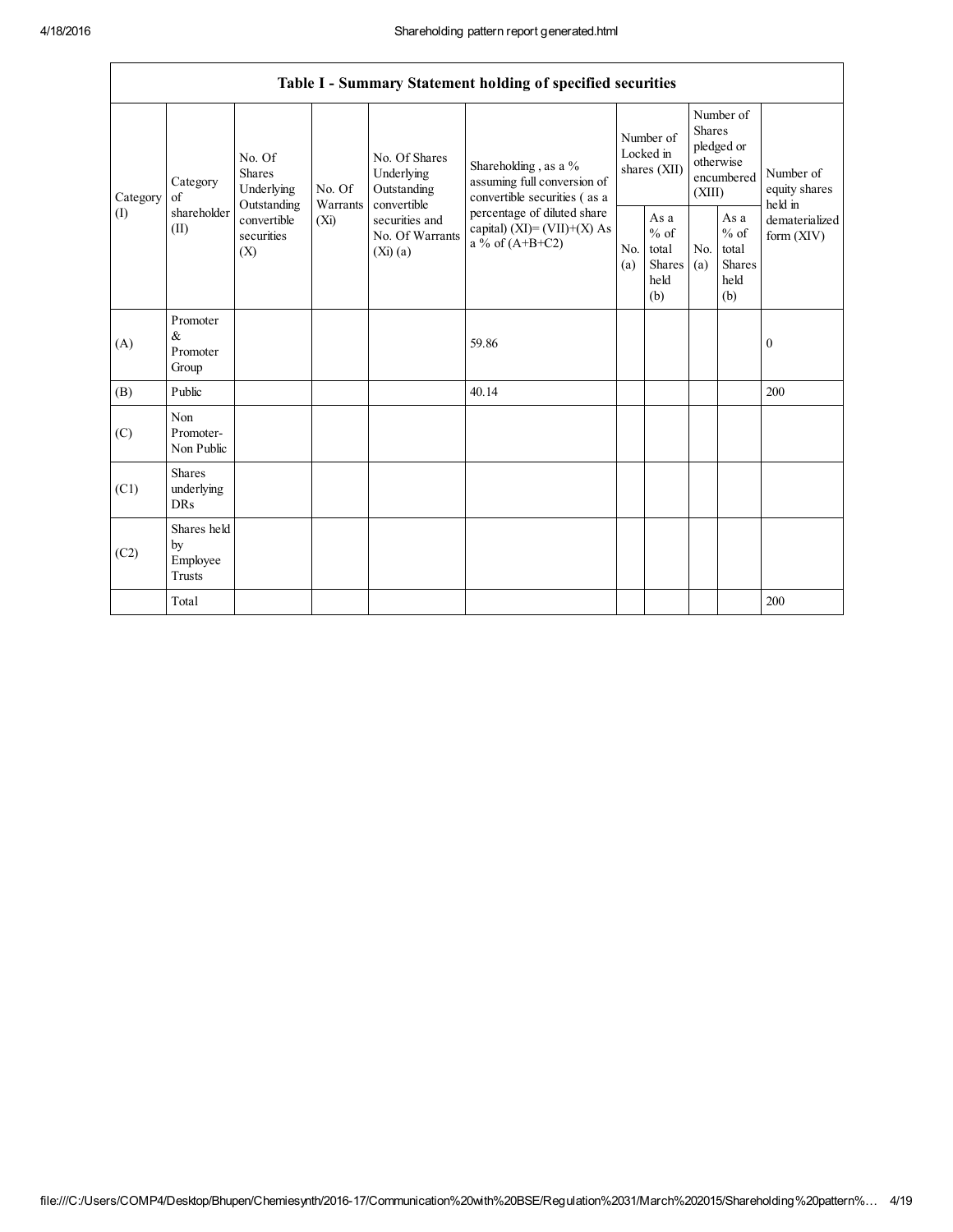|                                                                                             | Table II - Statement showing shareholding pattern of the Promoter and Promoter Group                                |                                                                              |                             |                                 |                                                |                                         |                                                             |                              |               |                                                                  |                           |
|---------------------------------------------------------------------------------------------|---------------------------------------------------------------------------------------------------------------------|------------------------------------------------------------------------------|-----------------------------|---------------------------------|------------------------------------------------|-----------------------------------------|-------------------------------------------------------------|------------------------------|---------------|------------------------------------------------------------------|---------------------------|
|                                                                                             |                                                                                                                     |                                                                              | No. of<br>fully             | No. Of<br>Partly                | No. Of                                         | Total<br>nos.                           | Shareholding as<br>a % of total no.                         |                              |               | Number of Voting Rights held in<br>each class of securities (IX) |                           |
| Sr.                                                                                         | Category & Name<br>of the<br>Shareholders (I)                                                                       | Nos. Of<br>shareholders<br>(III)                                             | paid up<br>equity<br>shares | paid-<br>up<br>equity<br>shares | shares<br>underlying<br>Depository<br>Receipts | shares<br>held<br>$(VII) =$<br>$(IV)^+$ | of shares<br>(calculated as<br>per SCRR,<br>1957) (VIII) As | No of Voting (XIV)<br>Rights |               |                                                                  | Total<br>as a<br>$%$ of   |
|                                                                                             |                                                                                                                     |                                                                              | held<br>(IV)                | held<br>(V)                     | (VI)                                           | $(V)+$<br>(VI)                          | a % of<br>$(A+B+C2)$                                        | Class<br>eg: X               | Class<br>eg:y | Total                                                            | Total<br>Voting<br>rights |
| A                                                                                           | Table II - Statement showing shareholding pattern of the Promoter and Promoter Group                                |                                                                              |                             |                                 |                                                |                                         |                                                             |                              |               |                                                                  |                           |
| (1)                                                                                         | Indian                                                                                                              |                                                                              |                             |                                 |                                                |                                         |                                                             |                              |               |                                                                  |                           |
| (a)                                                                                         | Individuals/Hindu<br>undivided Family                                                                               | 14                                                                           | 1837700                     |                                 |                                                | 1837700                                 | 59.86                                                       | 1837700                      |               | 1837700                                                          | 59.86                     |
| Sub-Total (A)<br>(1)                                                                        |                                                                                                                     | 14                                                                           | 1837700                     |                                 |                                                | 1837700                                 | 59.86                                                       | 1837700                      |               | 1837700 59.86                                                    |                           |
| (2)                                                                                         | Foreign                                                                                                             |                                                                              |                             |                                 |                                                |                                         |                                                             |                              |               |                                                                  |                           |
| Total<br>Shareholding<br>of Promoter<br>and Promoter<br>Group $(A)=$<br>$(A)(1)+(A)$<br>(2) |                                                                                                                     | 14                                                                           | 1837700                     |                                 |                                                | 1837700                                 | 59.86                                                       | 1837700                      |               | 1837700 59.86                                                    |                           |
| $\, {\bf B}$                                                                                |                                                                                                                     | Table III - Statement showing shareholding pattern of the Public shareholder |                             |                                 |                                                |                                         |                                                             |                              |               |                                                                  |                           |
| (1)                                                                                         | Institutions                                                                                                        |                                                                              |                             |                                 |                                                |                                         |                                                             |                              |               |                                                                  |                           |
| (3)                                                                                         | Non-institutions                                                                                                    |                                                                              |                             |                                 |                                                |                                         |                                                             |                              |               |                                                                  |                           |
| (a(i))                                                                                      | Individuals -<br>i.Individual<br>shareholders<br>holding nominal<br>share capital up to<br>Rs. 2 lakhs.             | 510                                                                          | 91600                       |                                 |                                                | 91600                                   | 2.98                                                        | 91600                        |               | 91600                                                            | 2.98                      |
| (a(ii))                                                                                     | Individuals - ii.<br>Individual<br>shareholders<br>holding nominal<br>share capital in<br>excess of Rs. 2<br>lakhs. | 1                                                                            | 128700                      |                                 |                                                | 128700                                  | 4.19                                                        | 128700                       |               | 128700                                                           | 4.19                      |
| (e)                                                                                         | Any Other<br>(specify)                                                                                              | 6                                                                            | 1012000                     |                                 |                                                | 1012000                                 | 32.96                                                       | 1012000                      |               | 1012000                                                          | 32.96                     |
| $Sub-Total(B)$<br>(3)                                                                       |                                                                                                                     | 517                                                                          | 1232300                     |                                 |                                                | 1232300                                 | 40.14                                                       | 1232300                      |               | 1232300                                                          | 40.14                     |
| <b>Total Public</b><br>Shareholding<br>$(B)=(B)(1)+$<br>$(B)(2)+(B)(3)$                     |                                                                                                                     | 517                                                                          | 1232300                     |                                 |                                                | 1232300                                 | 40.14                                                       | 1232300                      |               | 1232300                                                          | 40.14                     |
| ${\bf C}$                                                                                   | Table IV - Statement showing shareholding pattern of the Non Promoter- Non Public shareholder                       |                                                                              |                             |                                 |                                                |                                         |                                                             |                              |               |                                                                  |                           |
| Total (<br>$A+B+C2$ )                                                                       |                                                                                                                     | 531                                                                          | 3070000                     |                                 |                                                | 3070000                                 | 100                                                         | 3070000                      |               | 3070000                                                          | 100                       |
| Total<br>$(A+B+C)$                                                                          |                                                                                                                     | 531                                                                          | 3070000                     |                                 |                                                | 3070000                                 |                                                             | 3070000                      |               | 3070000                                                          | 100                       |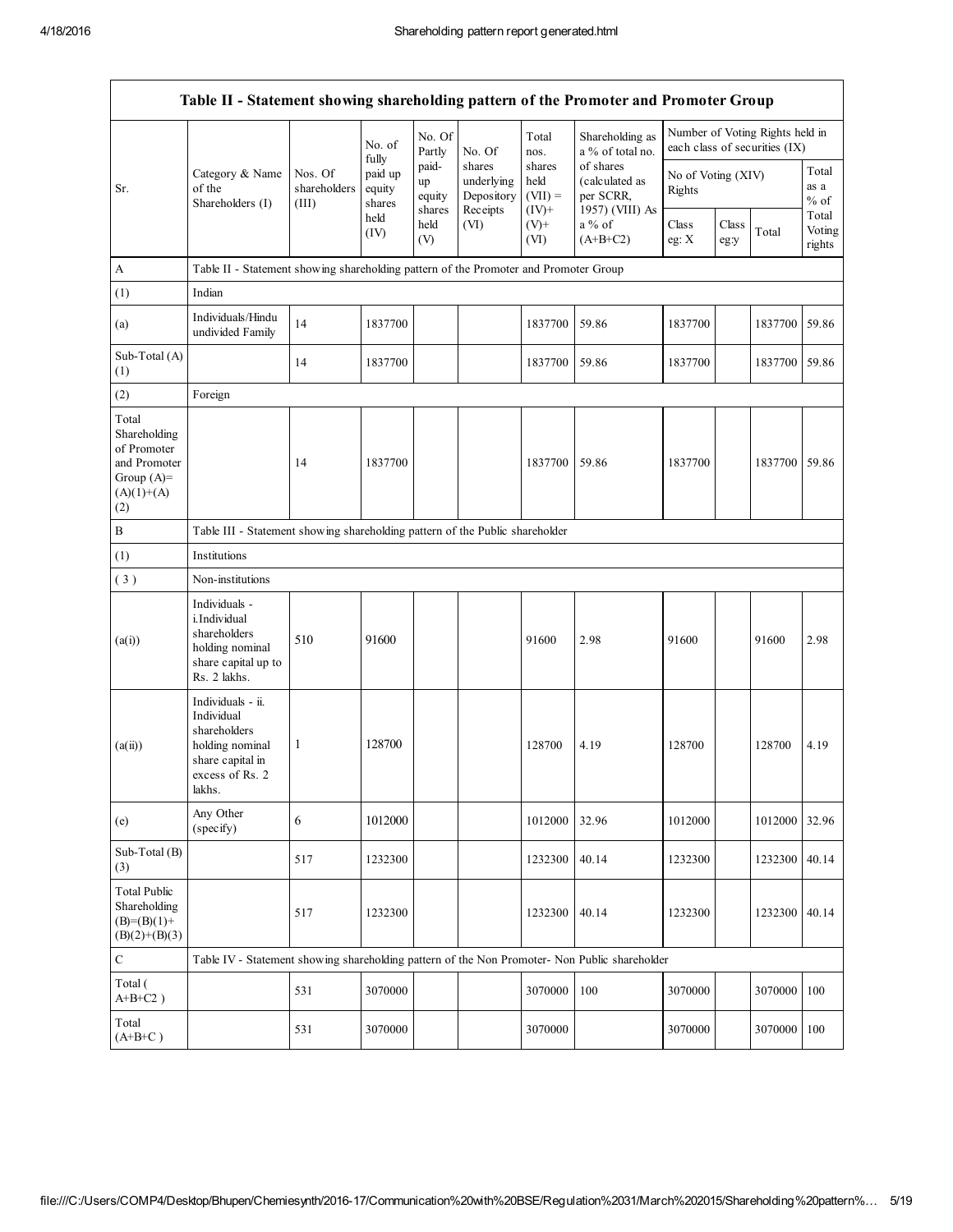| Table II - Statement showing shareholding pattern of the Promoter and Promoter Group   |                                                                                         |                                                                                      |                                                           |                                                                                                   |                                        |                                                  |                                                                               |                                                  |                                       |  |
|----------------------------------------------------------------------------------------|-----------------------------------------------------------------------------------------|--------------------------------------------------------------------------------------|-----------------------------------------------------------|---------------------------------------------------------------------------------------------------|----------------------------------------|--------------------------------------------------|-------------------------------------------------------------------------------|--------------------------------------------------|---------------------------------------|--|
| Sr.                                                                                    | No. Of<br><b>Shares</b><br>Underlying<br>Outstanding<br>convertible<br>securities $(X)$ | No. Of                                                                               | No. Of Shares<br>Underlying<br>Outstanding<br>convertible | Shareholding, as a % assuming<br>full conversion of convertible<br>securities (as a percentage of | Number of<br>Locked in<br>shares (XII) |                                                  | Number of<br><b>Shares</b><br>pledged or<br>otherwise<br>encumbered<br>(XIII) |                                                  | Number of<br>equity shares<br>held in |  |
|                                                                                        |                                                                                         | Warrants<br>(Xi)                                                                     | securities and No.<br>Of Warrants (Xi)<br>(a)             | diluted share capital) (XI)=<br>$(VII)+(X)$ As a % of<br>$(A+B+C2)$                               | No.<br>(a)                             | As a<br>$%$ of<br>total<br>Shares<br>held<br>(b) | No.<br>(a)                                                                    | As a<br>$%$ of<br>total<br>Shares<br>held<br>(b) | dematerialized<br>form (XIV)          |  |
| $\mathbf{A}$                                                                           |                                                                                         | Table II - Statement showing shareholding pattern of the Promoter and Promoter Group |                                                           |                                                                                                   |                                        |                                                  |                                                                               |                                                  |                                       |  |
| (1)                                                                                    | Indian                                                                                  |                                                                                      |                                                           |                                                                                                   |                                        |                                                  |                                                                               |                                                  |                                       |  |
| (a)                                                                                    |                                                                                         |                                                                                      |                                                           | 59.86                                                                                             |                                        |                                                  |                                                                               |                                                  | $\boldsymbol{0}$                      |  |
| Sub-Total (A)<br>(1)                                                                   |                                                                                         |                                                                                      |                                                           | 59.86                                                                                             |                                        |                                                  |                                                                               |                                                  | $\boldsymbol{0}$                      |  |
| (2)                                                                                    | Foreign                                                                                 |                                                                                      |                                                           |                                                                                                   |                                        |                                                  |                                                                               |                                                  |                                       |  |
| Total<br>Shareholding of<br>Promoter and<br>Promoter<br>Group $(A)=A)$<br>$(1)+(A)(2)$ |                                                                                         |                                                                                      |                                                           | 59.86                                                                                             |                                        |                                                  |                                                                               |                                                  | $\boldsymbol{0}$                      |  |
| $\, {\bf B}$                                                                           |                                                                                         |                                                                                      |                                                           | Table III - Statement showing shareholding pattern of the Public shareholder                      |                                        |                                                  |                                                                               |                                                  |                                       |  |
| (1)                                                                                    | Institutions                                                                            |                                                                                      |                                                           |                                                                                                   |                                        |                                                  |                                                                               |                                                  |                                       |  |
| (3)                                                                                    | Non-institutions                                                                        |                                                                                      |                                                           |                                                                                                   |                                        |                                                  |                                                                               |                                                  |                                       |  |
| (a(i))                                                                                 |                                                                                         |                                                                                      |                                                           | 2.98                                                                                              |                                        |                                                  |                                                                               |                                                  | 200                                   |  |
| (a(ii))                                                                                |                                                                                         |                                                                                      |                                                           | 4.19                                                                                              |                                        |                                                  |                                                                               |                                                  | $\boldsymbol{0}$                      |  |
| (e)                                                                                    |                                                                                         |                                                                                      |                                                           | 32.96                                                                                             |                                        |                                                  |                                                                               |                                                  | $\boldsymbol{0}$                      |  |
| Sub-Total (B)<br>(3)                                                                   |                                                                                         |                                                                                      |                                                           | 40.14                                                                                             |                                        |                                                  |                                                                               |                                                  | 200                                   |  |
| <b>Total Public</b><br>Shareholding<br>$(B)= (B)(1)+(B)$<br>$(2)+(B)(3)$               |                                                                                         |                                                                                      |                                                           | 40.14                                                                                             |                                        |                                                  |                                                                               |                                                  | 200                                   |  |
| $\mathbf C$                                                                            |                                                                                         |                                                                                      |                                                           | Table IV - Statement showing shareholding pattern of the Non Promoter- Non Public shareholder     |                                        |                                                  |                                                                               |                                                  |                                       |  |
| Total (<br>$A+B+C2$ )                                                                  |                                                                                         |                                                                                      |                                                           | 100                                                                                               |                                        |                                                  |                                                                               |                                                  | 200                                   |  |
| Total (A+B+C                                                                           |                                                                                         |                                                                                      |                                                           |                                                                                                   |                                        |                                                  |                                                                               |                                                  | 200                                   |  |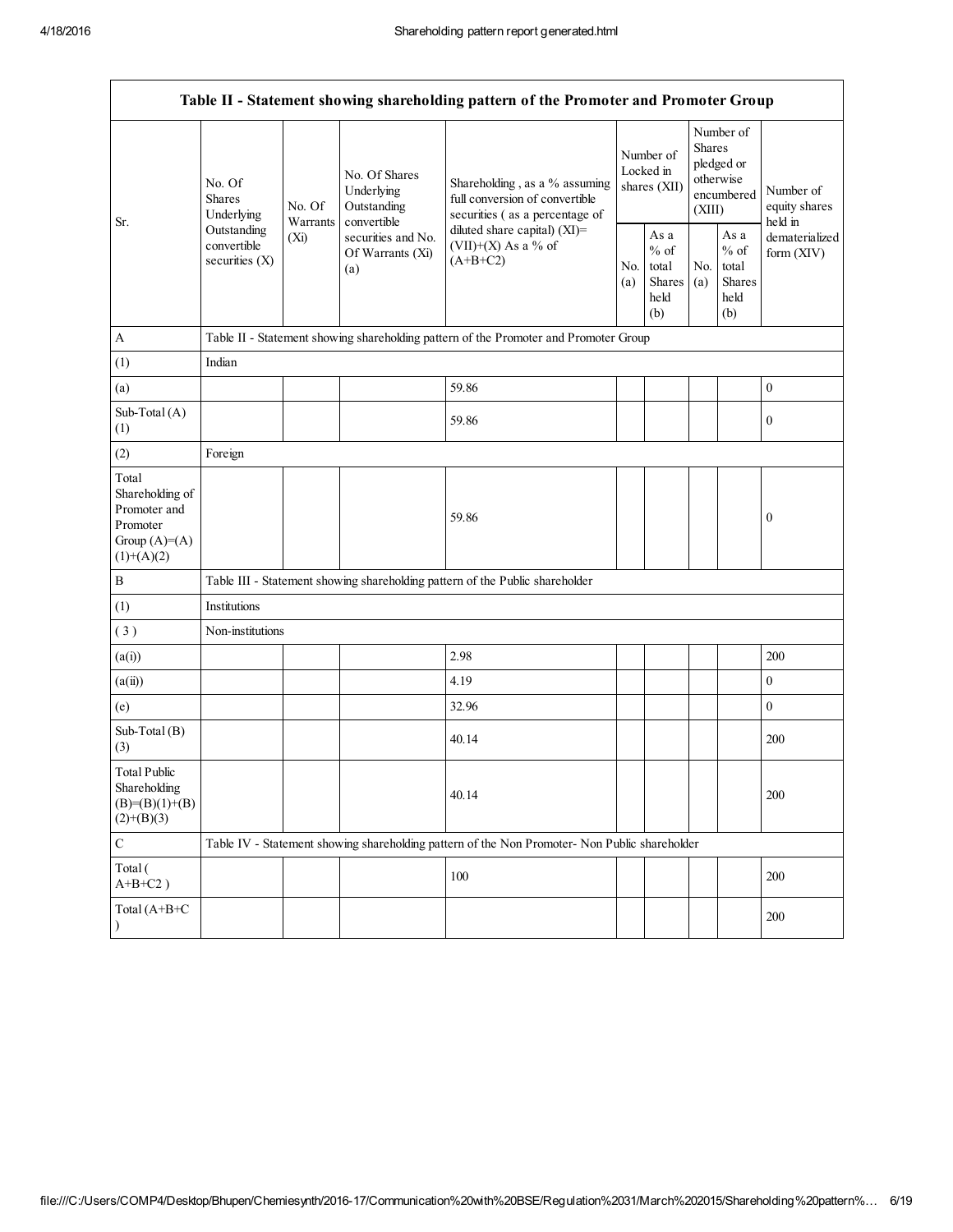| Individuals/Hindu undivided Family                                                                                                                                                          |                               |                                          |                                                   |                                             |                                          |                                                |                                                     |  |
|---------------------------------------------------------------------------------------------------------------------------------------------------------------------------------------------|-------------------------------|------------------------------------------|---------------------------------------------------|---------------------------------------------|------------------------------------------|------------------------------------------------|-----------------------------------------------------|--|
| Searial No.                                                                                                                                                                                 | $\mathbf{1}$                  | $\overline{c}$                           | 3                                                 | $\overline{4}$                              | 5                                        | 6                                              | $\boldsymbol{7}$                                    |  |
| Name of the<br>Shareholders (I)                                                                                                                                                             | Bhanurai<br>Nagindas<br>Mehta | <b>CHARU</b><br><b>BHANURAI</b><br>MEHTA | <b>DARSHANA</b><br><b>SATISH</b><br><b>ZAVERI</b> | <b>DILIP</b><br>CHAMPAKLAL<br><b>ZAVERI</b> | <b>GAUTAM</b><br><b>RAMESH</b><br>ZAVERI | <b>KAMAL</b><br><b>SATISH</b><br><b>ZAVERI</b> | <b>NARENDRA</b><br><b>BHOGILAL</b><br><b>ZAVERI</b> |  |
| PAN (II)                                                                                                                                                                                    | AABPM3573D                    | AAFPM7423C                               | AAHPZ8063B                                        | AAAPZ2113M                                  | AAAPZ2420R                               | AAAPZ1554E                                     | AAAPZ0163T                                          |  |
| No. of fully paid<br>up equity shares<br>held (IV)                                                                                                                                          | 242500                        | 36000                                    | 3000                                              | 6600                                        | 3000                                     | 12000                                          | 12000                                               |  |
| No. Of Partly paid-<br>up equity shares<br>held (V)                                                                                                                                         |                               |                                          |                                                   |                                             |                                          |                                                |                                                     |  |
| No. Of shares<br>underlying<br>Depository<br>Receipts (VI)                                                                                                                                  |                               |                                          |                                                   |                                             |                                          |                                                |                                                     |  |
| Total nos. shares<br>held $(VII) = (IV) +$<br>$(V)$ + $(VI)$                                                                                                                                | 242500                        | 36000                                    | 3000                                              | 6600                                        | 3000                                     | 12000                                          | 12000                                               |  |
| Shareholding as a<br>% of total no. of<br>shares (calculated<br>as per SCRR,<br>1957) (VIII) As a<br>% of $(A+B+C2)$                                                                        | 7.9                           | 1.17                                     | 0.1                                               | 0.21                                        | 0.1                                      | 0.39                                           | 0.39                                                |  |
| Number of Voting Rights held in each class of securities (IX)                                                                                                                               |                               |                                          |                                                   |                                             |                                          |                                                |                                                     |  |
| Class eg:X                                                                                                                                                                                  | 242500                        | 36000                                    | 3000                                              | 6600                                        | 3000                                     | 12000                                          | 12000                                               |  |
| Class eg:y                                                                                                                                                                                  |                               |                                          |                                                   |                                             |                                          |                                                |                                                     |  |
| Total                                                                                                                                                                                       | 242500                        | 36000                                    | 3000                                              | 6600                                        | 3000                                     | 12000                                          | 12000                                               |  |
| Total as a % of<br><b>Total Voting rights</b>                                                                                                                                               | 7.9                           | 1.17                                     | 0.1                                               | 0.21                                        | 0.1                                      | 0.39                                           | 0.39                                                |  |
| No. Of Shares<br>Underlying<br>Outstanding<br>convertible<br>securities $(X)$                                                                                                               |                               |                                          |                                                   |                                             |                                          |                                                |                                                     |  |
| No. Of Warrants<br>$(X_i)$                                                                                                                                                                  |                               |                                          |                                                   |                                             |                                          |                                                |                                                     |  |
| No. Of Shares<br>Underlying<br>Outstanding<br>convertible<br>securities and No.<br>Of Warrants (Xi)<br>(a)                                                                                  |                               |                                          |                                                   |                                             |                                          |                                                |                                                     |  |
| Shareholding, as a<br>% assuming full<br>conversion of<br>convertible<br>securities (as a<br>percentage of<br>diluted share<br>capital) $(XI)$ =<br>$(VII)+(Xi)(a)$ As a<br>% of $(A+B+C2)$ | 7.9                           | 1.17                                     | 0.1                                               | 0.21                                        | 0.1                                      | 0.39                                           | 0.39                                                |  |
| Number of Locked in shares (XII)                                                                                                                                                            |                               |                                          |                                                   |                                             |                                          |                                                |                                                     |  |
| No. $(a)$                                                                                                                                                                                   |                               |                                          |                                                   |                                             |                                          |                                                |                                                     |  |
| As a % of total<br>Shares held (b)                                                                                                                                                          |                               |                                          |                                                   |                                             |                                          |                                                |                                                     |  |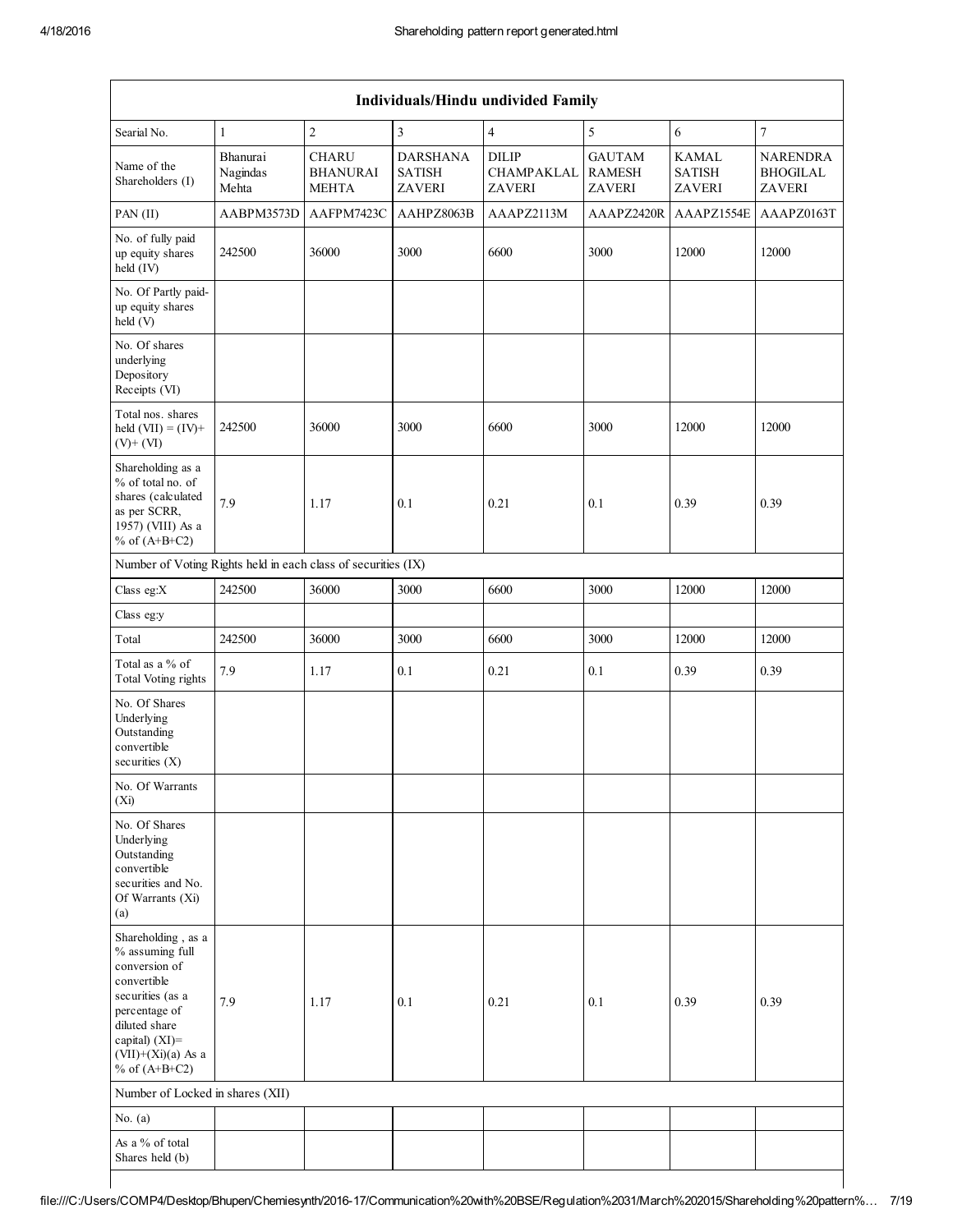## 4/18/2016 Shareholding pattern report generated.html

Number of Shares pledged or otherwise encumbered (XIII)

| Number of Shares pledged or otherwise encumbered (XIII)              |  |  |  |    |  |  |    |
|----------------------------------------------------------------------|--|--|--|----|--|--|----|
| No. $(a)$                                                            |  |  |  |    |  |  |    |
| As a % of total<br>Shares held (b)                                   |  |  |  |    |  |  |    |
| Number of equity<br>shares held in<br>dematerialized<br>form $(XIV)$ |  |  |  | -0 |  |  | -0 |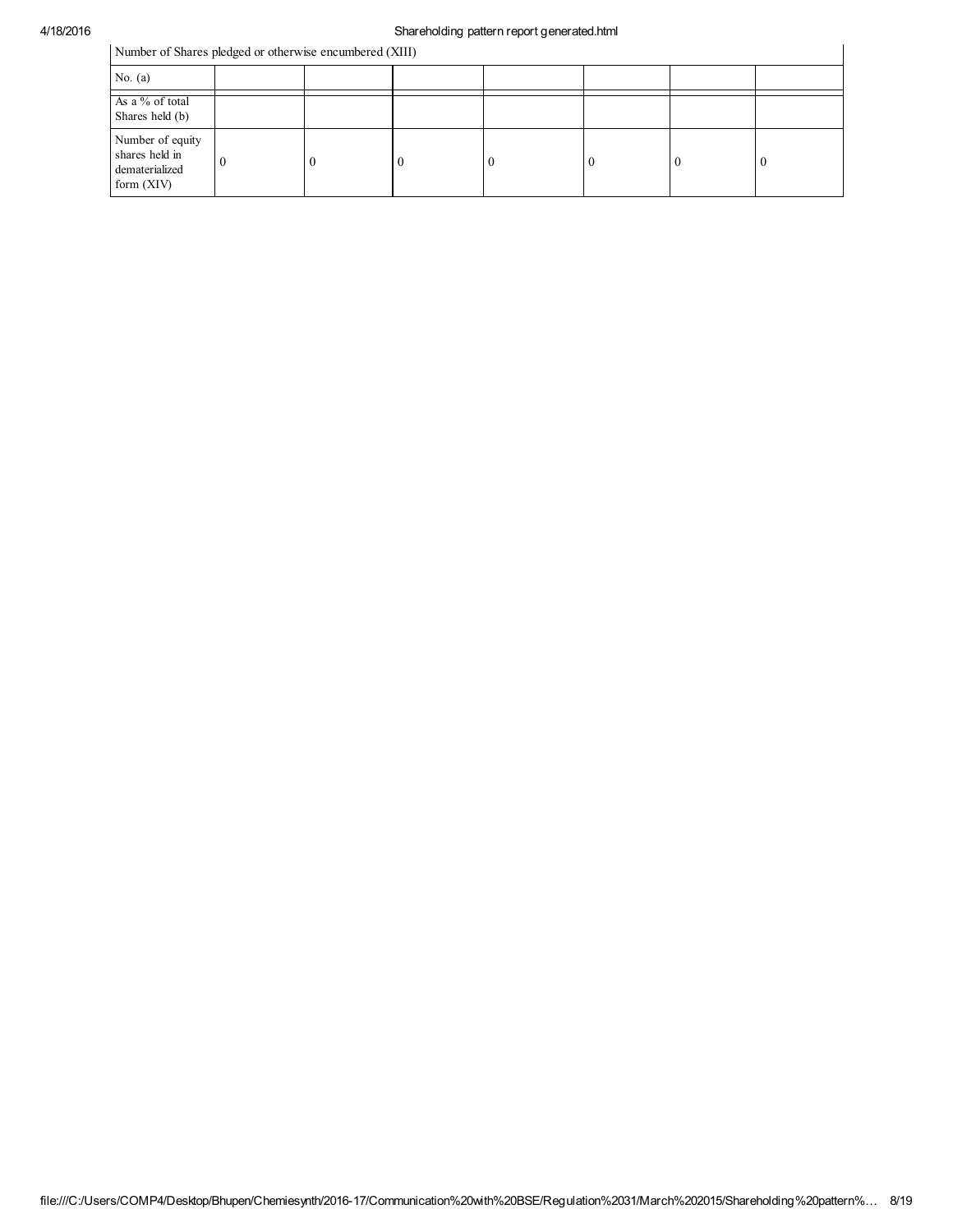|                                                                                                                               | Individuals/Hindu undivided Family          |                                                               |                                        |                                                   |                           |                           |                                           |  |  |
|-------------------------------------------------------------------------------------------------------------------------------|---------------------------------------------|---------------------------------------------------------------|----------------------------------------|---------------------------------------------------|---------------------------|---------------------------|-------------------------------------------|--|--|
| Searial No.                                                                                                                   | $\,8\,$                                     | 9                                                             | 10                                     | 11                                                | 12                        | 13                        | 14                                        |  |  |
| Name of the<br>Shareholders<br>(I)                                                                                            | <b>NIRMALA</b><br><b>NARENDRA</b><br>ZAVERI | <b>PANNA</b><br><b>SURESH</b><br><b>MEHTA</b>                 | $\mathbb{R}$<br><b>BALASUBRAMANIAN</b> | <b>RUSHABH</b><br><b>BHANURAI</b><br><b>MEHTA</b> | <b>SANDIP S</b><br>ZAVERI | <b>SATISH B</b><br>ZAVERI | <b>SUSHILA</b><br><b>RAMESH</b><br>ZAVERI |  |  |
| PAN (II)                                                                                                                      | AAAPZ1490R                                  | AAAPM8088S                                                    | ABEPR9439B                             | AABPM3574E                                        | AAAPZ0982C                | AAAPZ1555F                | AAAPZ0401C                                |  |  |
| No. of fully<br>paid up equity<br>shares held<br>(IV)                                                                         | 14000                                       | 14000                                                         | 6000                                   | 9340                                              | 360500                    | 1094760                   | 24000                                     |  |  |
| No. Of Partly<br>paid-up<br>equity shares<br>held (V)                                                                         |                                             |                                                               |                                        |                                                   |                           |                           |                                           |  |  |
| No. Of<br>shares<br>underlying<br>Depository<br>Receipts (VI)                                                                 |                                             |                                                               |                                        |                                                   |                           |                           |                                           |  |  |
| Total nos.<br>shares held<br>$(VII) = (IV) +$<br>$(V)$ + $(VI)$                                                               | 14000                                       | 14000                                                         | 6000                                   | 9340                                              | 360500                    | 1094760                   | 24000                                     |  |  |
| Shareholding<br>as a % of<br>total no. of<br>shares<br>(calculated as<br>per SCRR,<br>1957) (VIII)<br>As a % of<br>$(A+B+C2)$ | 0.46                                        | 0.46                                                          | 0.2                                    | 0.3                                               | 11.74                     | 35.66                     | 0.78                                      |  |  |
|                                                                                                                               |                                             | Number of Voting Rights held in each class of securities (IX) |                                        |                                                   |                           |                           |                                           |  |  |
| Class eg:X                                                                                                                    | 14000                                       | 14000                                                         | 6000                                   | 9340                                              | 360500                    | 1094760                   | 24000                                     |  |  |
| Class eg:y                                                                                                                    |                                             |                                                               |                                        |                                                   |                           |                           |                                           |  |  |
| Total                                                                                                                         | 14000                                       | 14000                                                         | 6000                                   | 9340                                              | 360500                    | 1094760                   | 24000                                     |  |  |
| Total as a %<br>of Total<br>Voting rights                                                                                     | 0.46                                        | 0.46                                                          | 0.2                                    | 0.3                                               | 11.74                     | 35.66                     | 0.78                                      |  |  |
| No. Of<br>Shares<br>Underlying<br>Outstanding<br>convertible<br>securities (X)                                                |                                             |                                                               |                                        |                                                   |                           |                           |                                           |  |  |
| No. Of<br>Warrants (Xi)                                                                                                       |                                             |                                                               |                                        |                                                   |                           |                           |                                           |  |  |
| No. Of<br>Shares<br>Underlying<br>Outstanding<br>convertible<br>securities and<br>No. Of<br>Warrants (Xi)<br>(a)              |                                             |                                                               |                                        |                                                   |                           |                           |                                           |  |  |
| Shareholding<br>, as a $\%$<br>assuming full<br>conversion of<br>convertible<br>securities (as                                |                                             |                                                               |                                        |                                                   |                           |                           |                                           |  |  |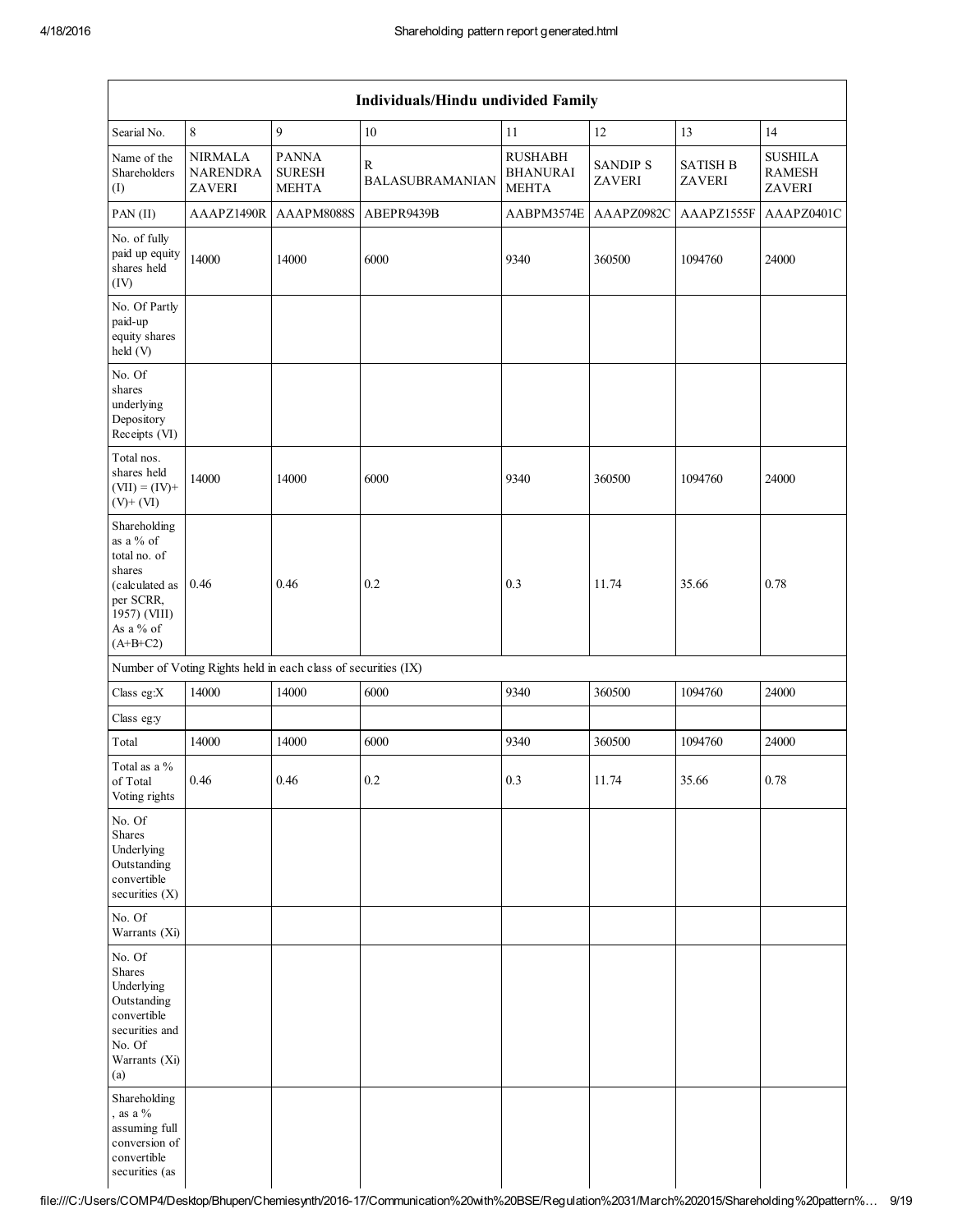## 4/18/2016 Shareholding pattern report generated.html

|                                                                                                          |                                  |                                                         | .            | $-1$<br>.        |                  |                  |              |
|----------------------------------------------------------------------------------------------------------|----------------------------------|---------------------------------------------------------|--------------|------------------|------------------|------------------|--------------|
| a percentage<br>of diluted<br>share capital)<br>$(XI)=(VII)+$<br>$(Xi)(a)$ As a<br>$\%$ of<br>$(A+B+C2)$ | 0.46                             | 0.46                                                    | 0.2          | 0.3              | 11.74            | 35.66            | 0.78         |
|                                                                                                          | Number of Locked in shares (XII) |                                                         |              |                  |                  |                  |              |
| No. $(a)$                                                                                                |                                  |                                                         |              |                  |                  |                  |              |
| As a % of<br>total Shares<br>$\text{held }(\text{b})$                                                    |                                  |                                                         |              |                  |                  |                  |              |
|                                                                                                          |                                  | Number of Shares pledged or otherwise encumbered (XIII) |              |                  |                  |                  |              |
| No. $(a)$                                                                                                |                                  |                                                         |              |                  |                  |                  |              |
| As a % of<br>total Shares<br>$\text{held }(\text{b})$                                                    |                                  |                                                         |              |                  |                  |                  |              |
| Number of<br>equity shares<br>held in<br>dematerialized<br>form $(XIV)$                                  | $\overline{0}$                   | $\mathbf{0}$                                            | $\mathbf{0}$ | $\boldsymbol{0}$ | $\boldsymbol{0}$ | $\boldsymbol{0}$ | $\mathbf{0}$ |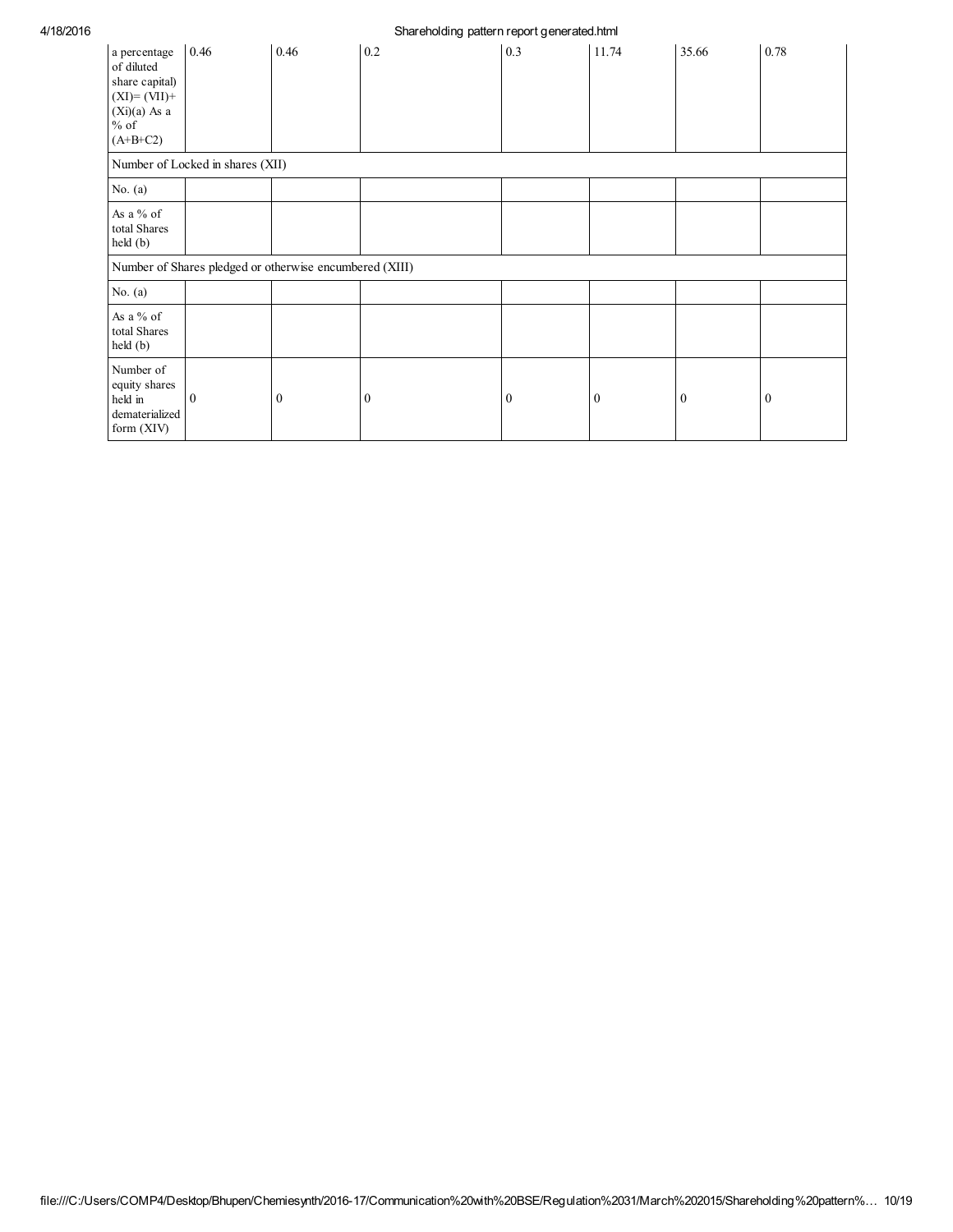$\mathsf I$ 

Τ

|                                                                                                                                                                                             | Individuals/Hindu undivided Family                            |  |  |  |  |  |  |  |  |
|---------------------------------------------------------------------------------------------------------------------------------------------------------------------------------------------|---------------------------------------------------------------|--|--|--|--|--|--|--|--|
| Searial No.                                                                                                                                                                                 |                                                               |  |  |  |  |  |  |  |  |
| Name of the<br>Shareholders (I)                                                                                                                                                             | Click here to go back                                         |  |  |  |  |  |  |  |  |
| PAN (II)                                                                                                                                                                                    | Total                                                         |  |  |  |  |  |  |  |  |
| No. of fully paid<br>up equity shares<br>held (IV)                                                                                                                                          | 1837700                                                       |  |  |  |  |  |  |  |  |
| No. Of Partly paid-<br>up equity shares<br>held (V)                                                                                                                                         |                                                               |  |  |  |  |  |  |  |  |
| No. Of shares<br>underlying<br>Depository<br>Receipts (VI)                                                                                                                                  |                                                               |  |  |  |  |  |  |  |  |
| Total nos. shares<br>held $(VII) = (IV) +$<br>$(V)$ + $(VI)$                                                                                                                                | 1837700                                                       |  |  |  |  |  |  |  |  |
| Shareholding as a<br>% of total no. of<br>shares (calculated<br>as per SCRR,<br>1957) (VIII) As a<br>% of $(A+B+C2)$                                                                        | 59.86                                                         |  |  |  |  |  |  |  |  |
|                                                                                                                                                                                             | Number of Voting Rights held in each class of securities (IX) |  |  |  |  |  |  |  |  |
| Class eg: $X$                                                                                                                                                                               | 1837700                                                       |  |  |  |  |  |  |  |  |
| Class eg:y                                                                                                                                                                                  |                                                               |  |  |  |  |  |  |  |  |
| Total                                                                                                                                                                                       | 1837700                                                       |  |  |  |  |  |  |  |  |
| Total as a % of<br><b>Total Voting rights</b>                                                                                                                                               | 59.86                                                         |  |  |  |  |  |  |  |  |
| No. Of Shares<br>Underlying<br>Outstanding<br>convertible<br>securities $(X)$                                                                                                               |                                                               |  |  |  |  |  |  |  |  |
| No. Of Warrants<br>(Xi)                                                                                                                                                                     |                                                               |  |  |  |  |  |  |  |  |
| No. Of Shares<br>Underlying<br>Outstanding<br>convertible<br>securities and No.<br>Of Warrants (Xi)<br>(a)                                                                                  |                                                               |  |  |  |  |  |  |  |  |
| Shareholding, as a<br>% assuming full<br>conversion of<br>convertible<br>securities (as a<br>percentage of<br>diluted share<br>capital) $(XI)$ =<br>$(VII)+(Xi)(a)$ As a<br>% of $(A+B+C2)$ | 59.86                                                         |  |  |  |  |  |  |  |  |
| Number of Locked in shares (XII)                                                                                                                                                            |                                                               |  |  |  |  |  |  |  |  |
| No. $(a)$                                                                                                                                                                                   |                                                               |  |  |  |  |  |  |  |  |
| As a % of total<br>Shares held (b)                                                                                                                                                          |                                                               |  |  |  |  |  |  |  |  |
| Number of Shares pledged or otherwise encumbered (XIII)                                                                                                                                     |                                                               |  |  |  |  |  |  |  |  |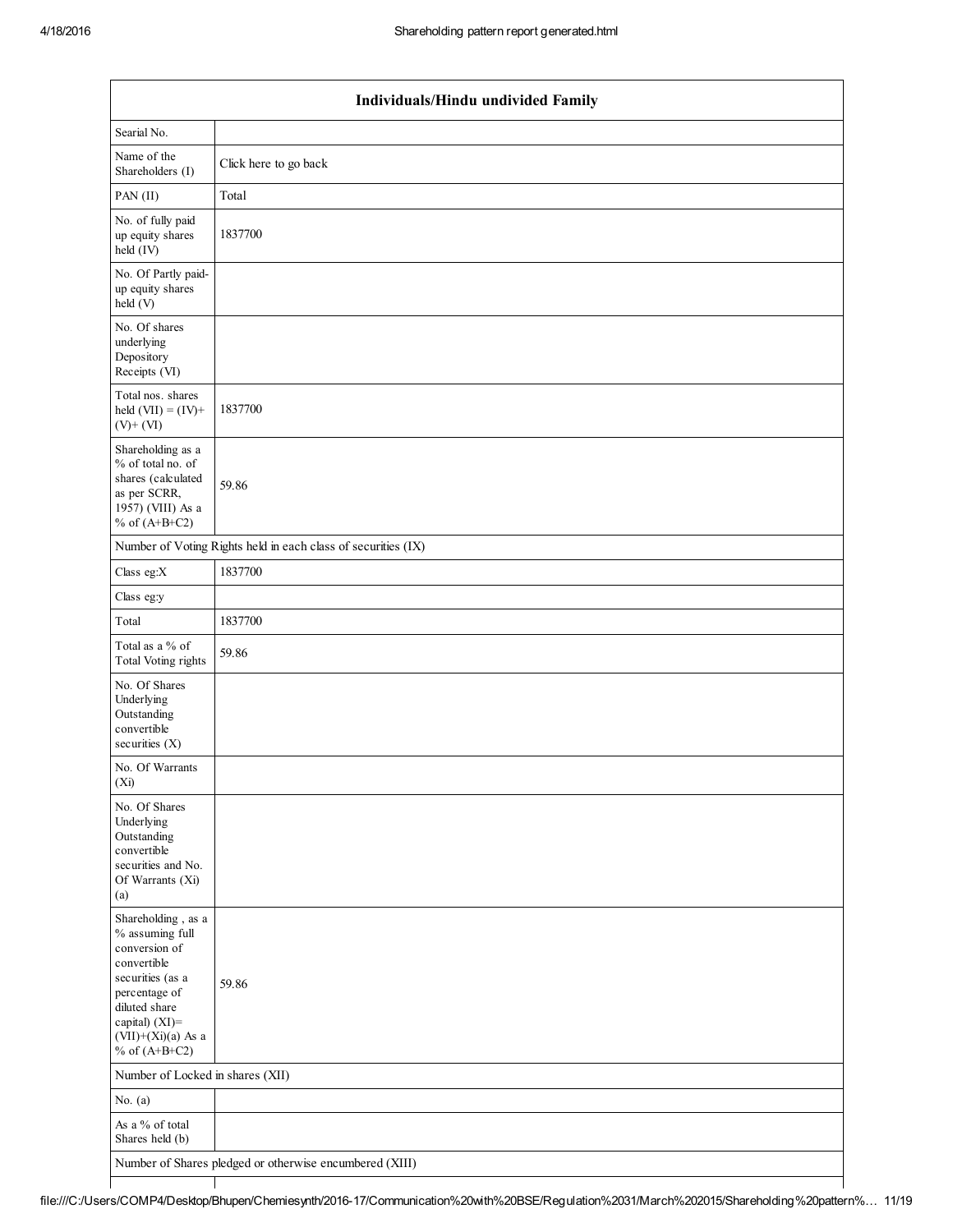| No. $(a)$                                                            |                |
|----------------------------------------------------------------------|----------------|
| As a % of total<br>Shares held (b)                                   |                |
| Number of equity<br>shares held in<br>dematerialized<br>form $(XIV)$ | $\overline{0}$ |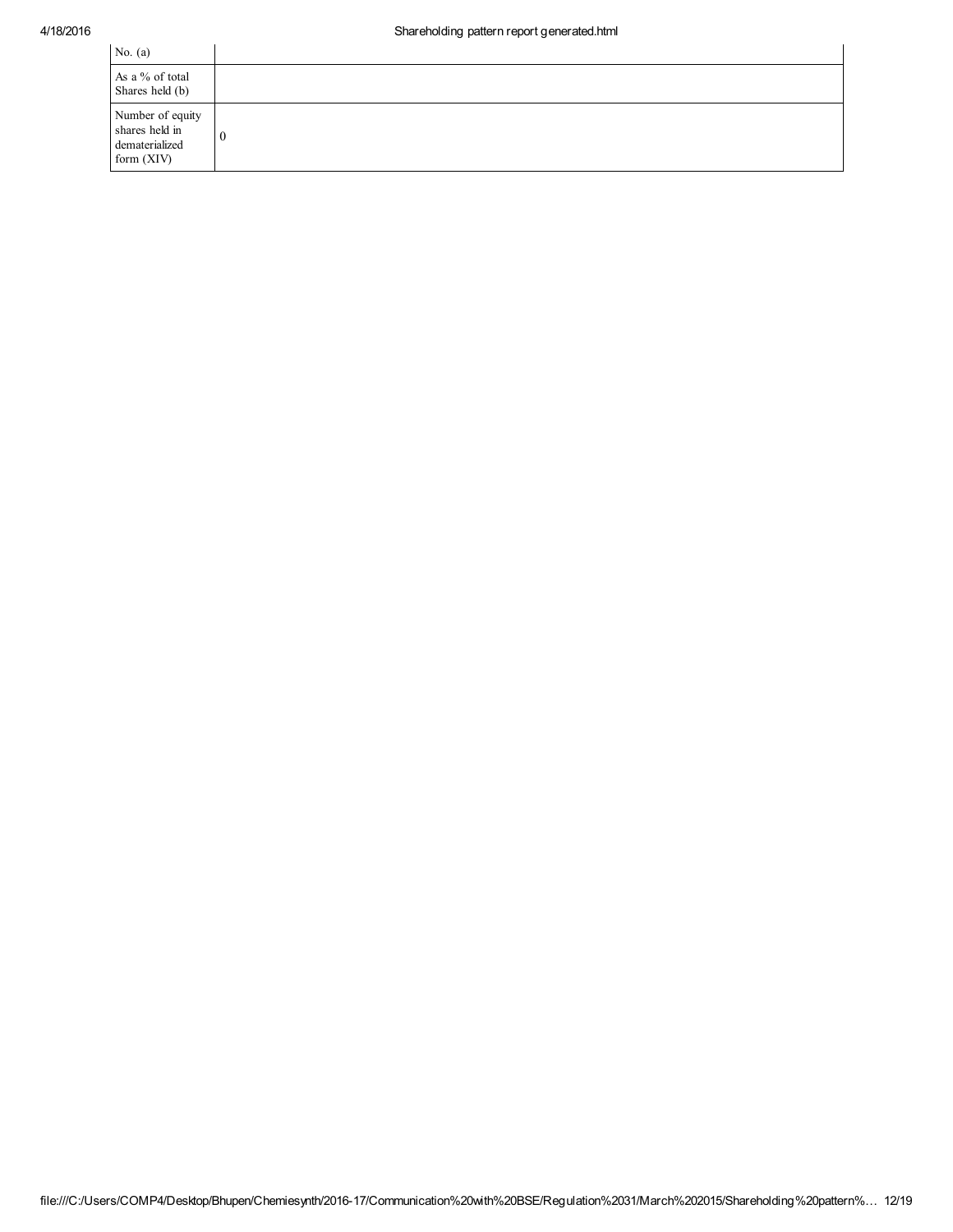| Individuals - i.Individual shareholders holding nominal share capital up to Rs. 2 lakhs.                                                                                           |                                                               |                       |  |  |  |
|------------------------------------------------------------------------------------------------------------------------------------------------------------------------------------|---------------------------------------------------------------|-----------------------|--|--|--|
| Searial No.                                                                                                                                                                        | $\,1\,$                                                       |                       |  |  |  |
| Name of the<br>Shareholders (I)                                                                                                                                                    | Individual Shareholder                                        | Click here to go back |  |  |  |
| PAN (II)                                                                                                                                                                           | ZZZZZ9999Z                                                    | Total                 |  |  |  |
| No. of fully paid<br>up equity shares<br>held (IV)                                                                                                                                 | 91600                                                         | 91600                 |  |  |  |
| No. Of Partly paid-<br>up equity shares<br>held (V)                                                                                                                                |                                                               |                       |  |  |  |
| No. Of shares<br>underlying<br>Depository<br>Receipts (VI)                                                                                                                         |                                                               |                       |  |  |  |
| Total nos. shares<br>held $(VII) = (IV) +$<br>$(V)$ + $(VI)$                                                                                                                       | 91600                                                         | 91600                 |  |  |  |
| Shareholding as a<br>% of total no. of<br>shares (calculated<br>as per SCRR,<br>1957) (VIII) As a<br>% of $(A+B+C2)$                                                               | 2.98                                                          | 2.98                  |  |  |  |
|                                                                                                                                                                                    | Number of Voting Rights held in each class of securities (IX) |                       |  |  |  |
| Class eg: X                                                                                                                                                                        | 91600                                                         | 91600                 |  |  |  |
| Class eg:y                                                                                                                                                                         |                                                               |                       |  |  |  |
| Total                                                                                                                                                                              | 91600                                                         | 91600                 |  |  |  |
| Total as a $\%$ of<br><b>Total Voting rights</b>                                                                                                                                   | 2.98                                                          | 2.98                  |  |  |  |
| No. Of Shares<br>Underlying<br>Outstanding<br>convertible<br>securities $(X)$                                                                                                      |                                                               |                       |  |  |  |
| No. Of Warrants<br>$(X_i)$                                                                                                                                                         |                                                               |                       |  |  |  |
| No. Of Shares<br>Underlying<br>Outstanding<br>convertible<br>securities and No.<br>Of Warrants (Xi)<br>(a)                                                                         |                                                               |                       |  |  |  |
| Shareholding, as a<br>% assuming full<br>conversion of<br>convertible<br>securities (as a<br>percentage of<br>diluted share<br>capital) (XI)=<br>(VII)+(X) As a %<br>of $(A+B+C2)$ | 2.98                                                          | 2.98                  |  |  |  |
| Number of Locked in shares (XII)                                                                                                                                                   |                                                               |                       |  |  |  |
| No. $(a)$                                                                                                                                                                          |                                                               |                       |  |  |  |
| As a % of total<br>Shares held (b)                                                                                                                                                 |                                                               |                       |  |  |  |
| Number of equity<br>shares held in                                                                                                                                                 |                                                               |                       |  |  |  |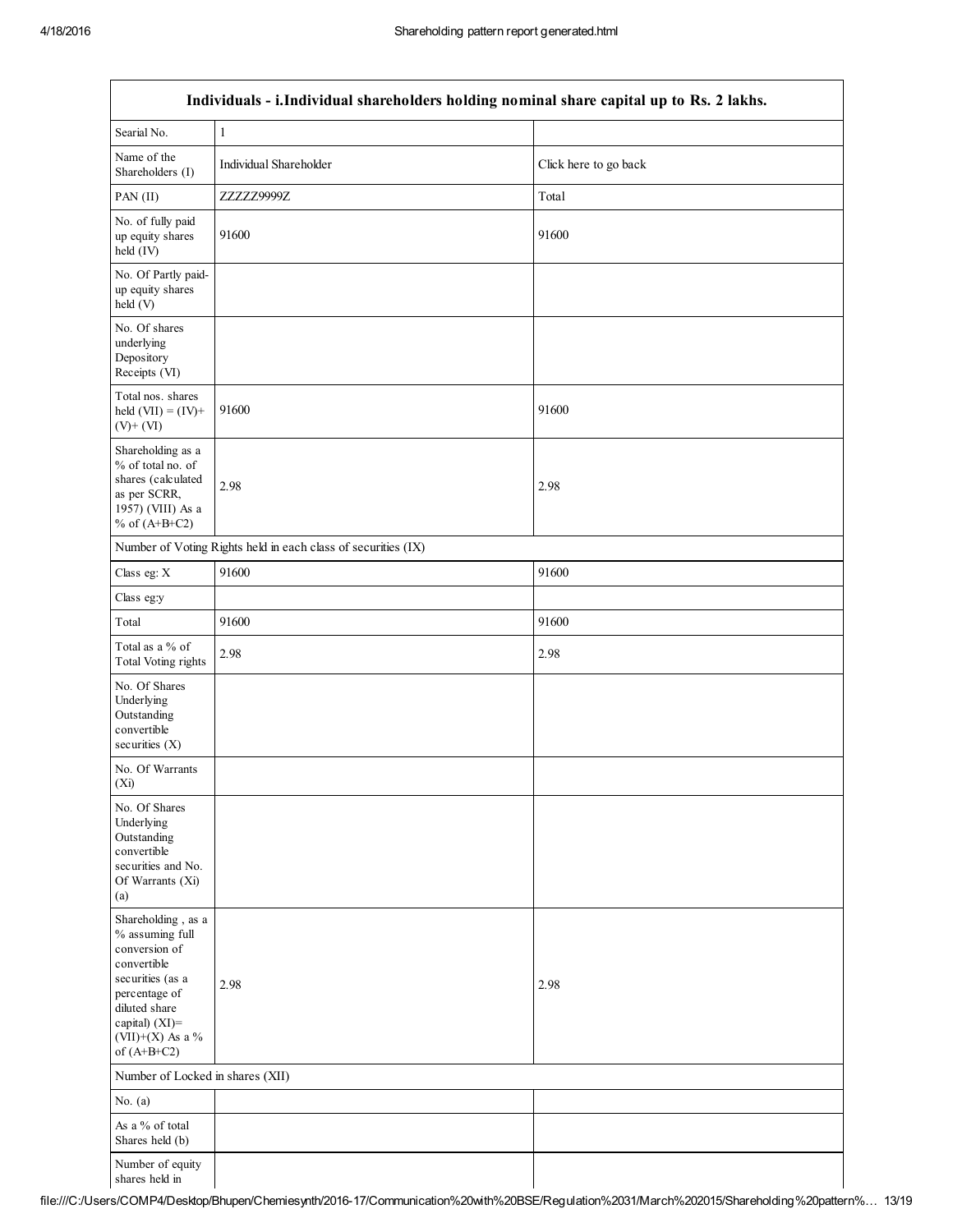dematerialized form (XIV)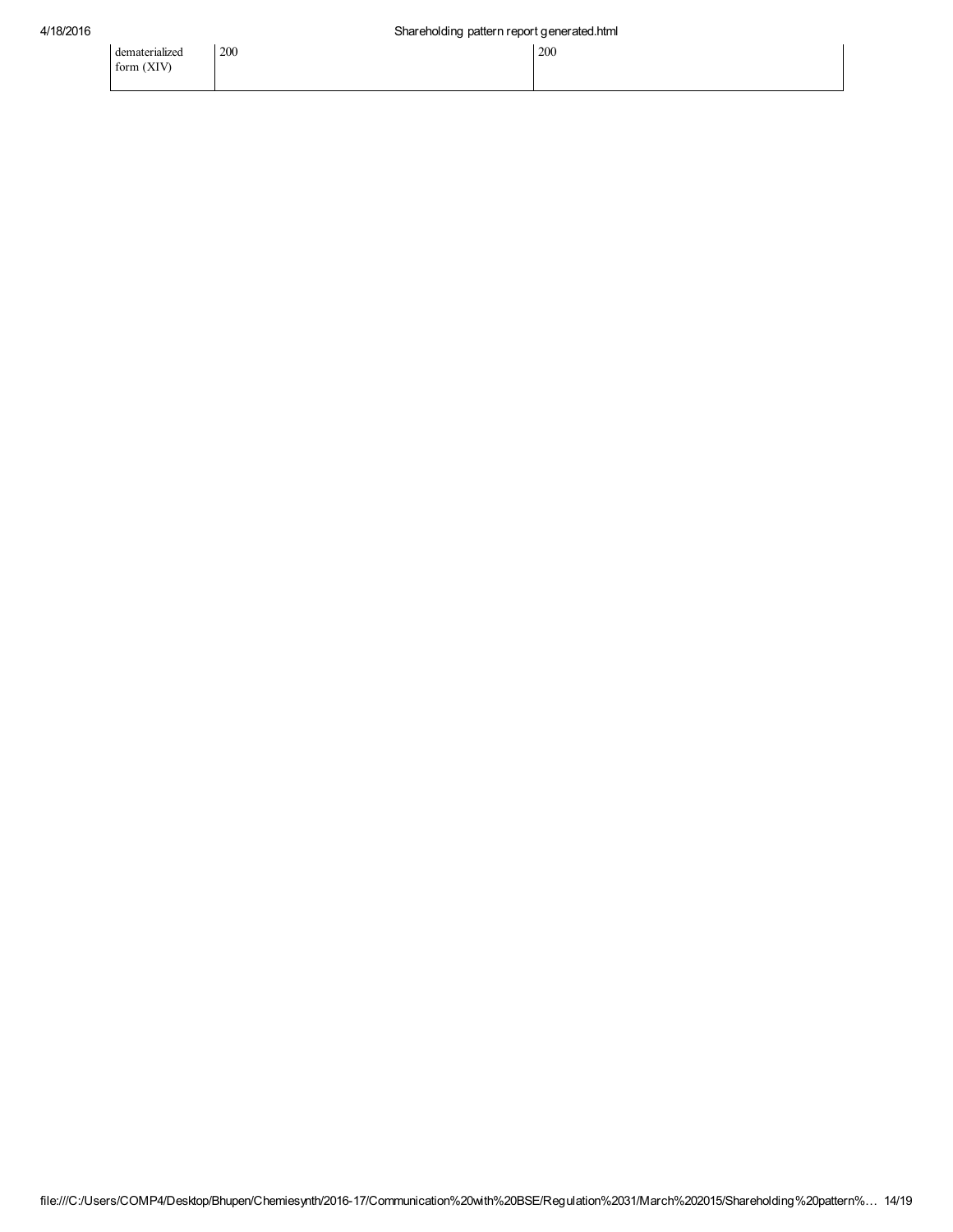Г

| Individuals - ii. Individual shareholders holding nominal share capital in excess of Rs. 2 lakhs.                                                                                     |                                                               |                       |  |  |  |
|---------------------------------------------------------------------------------------------------------------------------------------------------------------------------------------|---------------------------------------------------------------|-----------------------|--|--|--|
| Searial No.                                                                                                                                                                           | $\,1\,$                                                       |                       |  |  |  |
| Name of the<br>Shareholders (I)                                                                                                                                                       | <b>GAURAV MALLIK</b>                                          | Click here to go back |  |  |  |
| PAN (II)                                                                                                                                                                              | ZZZZZ9999Z                                                    | Total                 |  |  |  |
| No. of fully paid<br>up equity shares<br>held (IV)                                                                                                                                    | 128700                                                        | 128700                |  |  |  |
| No. Of Partly paid-<br>up equity shares<br>held (V)                                                                                                                                   |                                                               |                       |  |  |  |
| No. Of shares<br>underlying<br>Depository<br>Receipts (VI)                                                                                                                            |                                                               |                       |  |  |  |
| Total nos. shares<br>held $(VII) = (IV) +$<br>$(V)$ + $(VI)$                                                                                                                          | 128700                                                        | 128700                |  |  |  |
| Shareholding as a<br>% of total no. of<br>shares (calculated<br>as per SCRR,<br>1957) (VIII) As a<br>% of $(A+B+C2)$                                                                  | 4.19                                                          | 4.19                  |  |  |  |
|                                                                                                                                                                                       | Number of Voting Rights held in each class of securities (IX) |                       |  |  |  |
| Class eg: X                                                                                                                                                                           | 128700                                                        | 128700                |  |  |  |
| Class eg:y                                                                                                                                                                            |                                                               |                       |  |  |  |
| Total                                                                                                                                                                                 | 128700                                                        | 128700                |  |  |  |
| Total as a % of<br>Total Voting rights                                                                                                                                                | 4.19                                                          | 4.19                  |  |  |  |
| No. Of Shares<br>Underlying<br>Outstanding<br>convertible<br>securities $(X)$                                                                                                         |                                                               |                       |  |  |  |
| No. Of Warrants<br>(X <sub>i</sub> )                                                                                                                                                  |                                                               |                       |  |  |  |
| No. Of Shares<br>Underlying<br>Outstanding<br>convertible<br>securities and No.<br>Of Warrants (Xi)<br>(a)                                                                            |                                                               |                       |  |  |  |
| Shareholding, as a<br>% assuming full<br>conversion of<br>convertible<br>securities (as a<br>percentage of<br>diluted share<br>capital) $(XI)$ =<br>(VII)+(X) As a %<br>of $(A+B+C2)$ | 4.19                                                          | 4.19                  |  |  |  |
| Number of Locked in shares (XII)                                                                                                                                                      |                                                               |                       |  |  |  |
| No. $(a)$                                                                                                                                                                             |                                                               |                       |  |  |  |
| As a % of total<br>Shares held (b)                                                                                                                                                    |                                                               |                       |  |  |  |
| Number of equity<br>shares held in                                                                                                                                                    |                                                               |                       |  |  |  |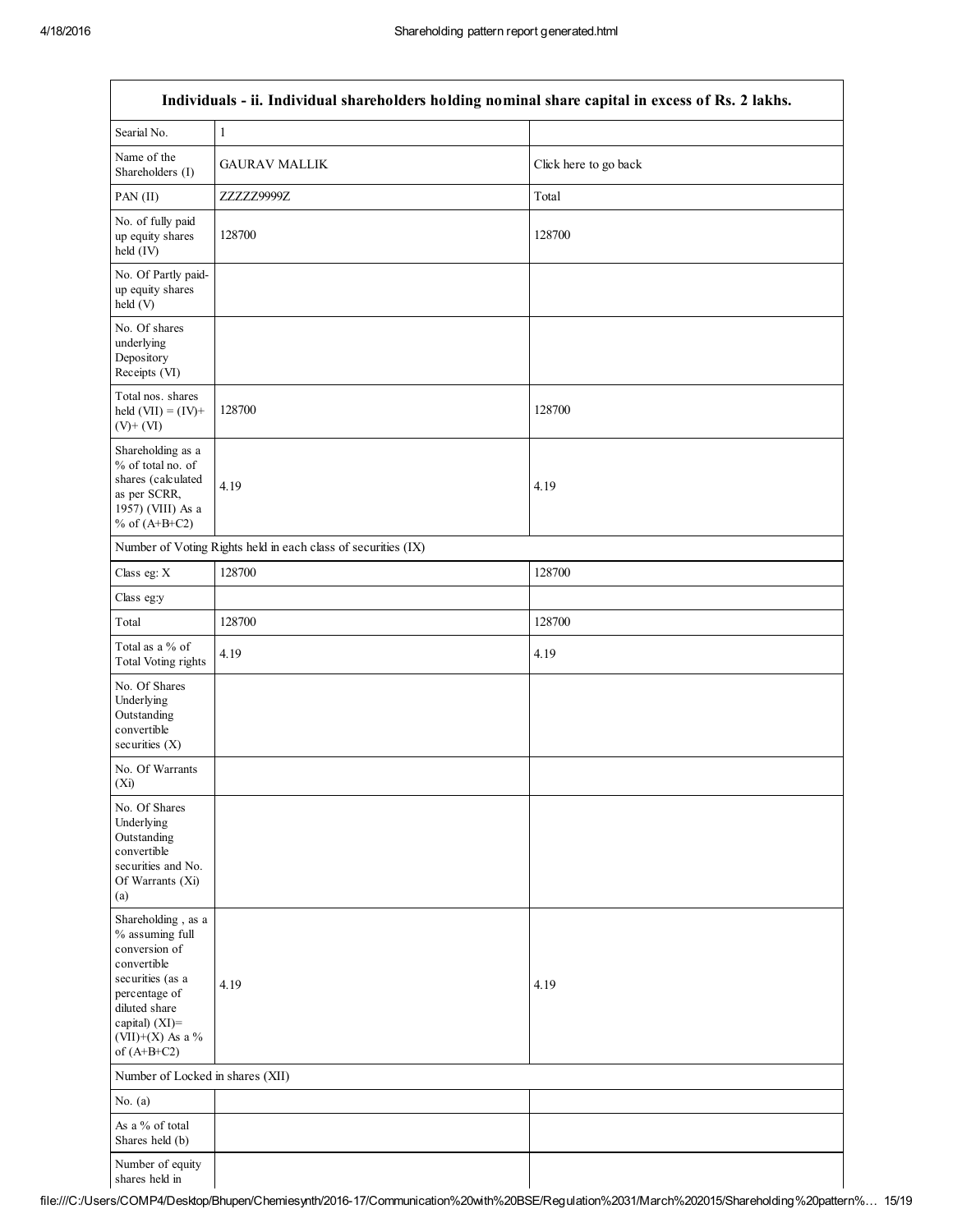0 0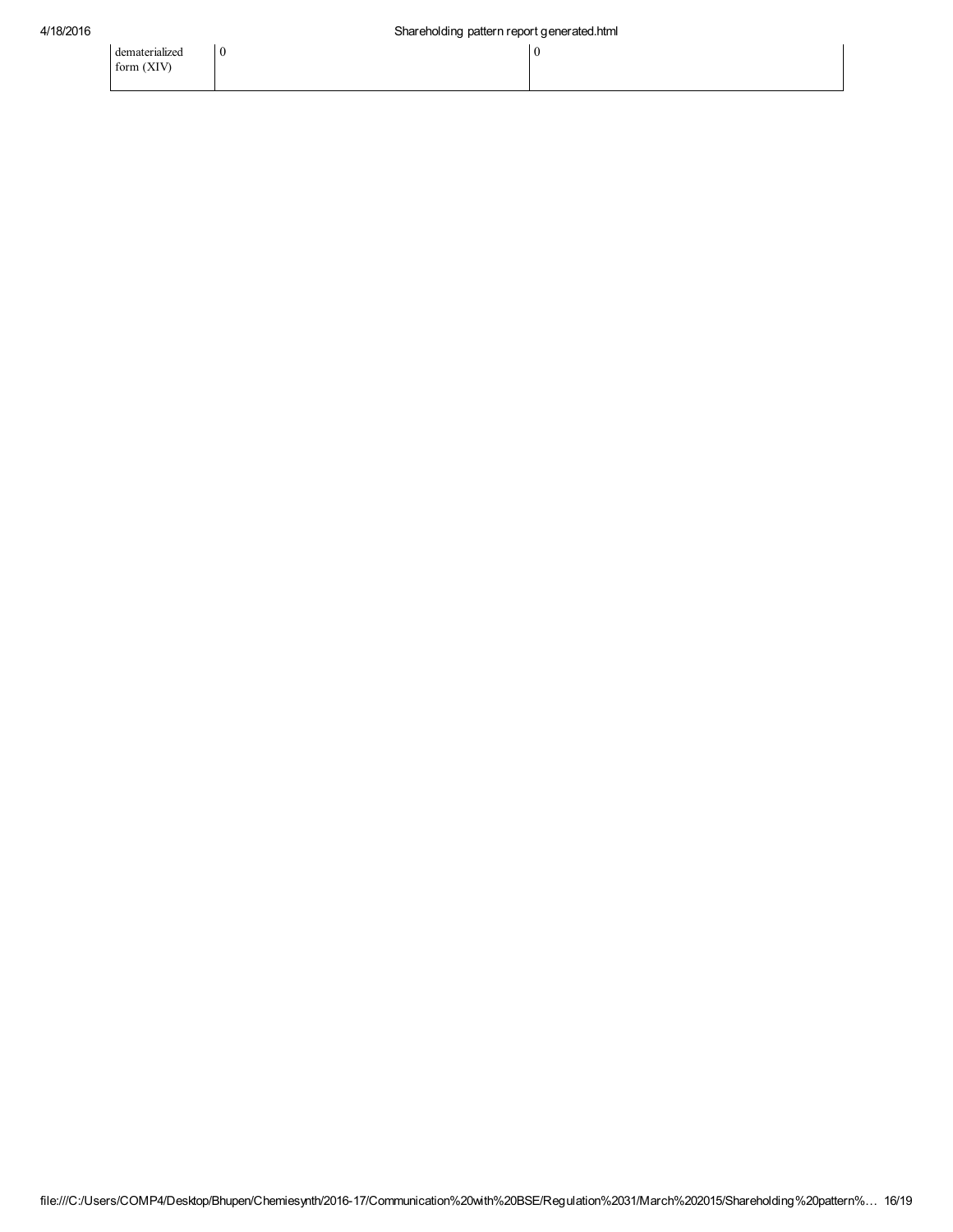| Any Other (specify)                                                                                                                                                                  |                                                               |                                                  |                                           |                    |                          |  |
|--------------------------------------------------------------------------------------------------------------------------------------------------------------------------------------|---------------------------------------------------------------|--------------------------------------------------|-------------------------------------------|--------------------|--------------------------|--|
| Searial No.                                                                                                                                                                          | 1                                                             | $\overline{c}$                                   | $\overline{\mathbf{3}}$                   | $\overline{4}$     |                          |  |
| Category                                                                                                                                                                             | <b>Bodies Corporate</b>                                       | <b>Bodies Corporate</b>                          | <b>Bodies Corporate</b>                   | Other              |                          |  |
| Category / More<br>than 1 percentage                                                                                                                                                 | More than 1 percentage of<br>shareholding                     | More than 1 percentage of<br>shareholding        | More than 1 percentage of<br>shareholding | Category           |                          |  |
| Name of the<br>Shareholders (I)                                                                                                                                                      | <b>SRF</b>                                                    | <b>SOUTH DELHI</b><br><b>INVESTMENTS (P) LTD</b> | UNITED PHOSPHOROUS<br><b>LIMITED</b>      | Less<br>than $1\%$ | Click here to<br>go back |  |
| PAN (II)                                                                                                                                                                             | ZZZZZ9999Z                                                    | ZZZZZ9999Z                                       | ZZZZZ9999Z                                |                    | Total                    |  |
| No. of the<br>Shareholders (I)                                                                                                                                                       |                                                               |                                                  |                                           | 3                  | 3                        |  |
| No. of fully paid<br>up equity shares<br>held (IV)                                                                                                                                   | 32900                                                         | 34900                                            | 921000                                    | 23200              | 1012000                  |  |
| No. Of Partly paid-<br>up equity shares<br>held (V)                                                                                                                                  |                                                               |                                                  |                                           |                    |                          |  |
| No. Of shares<br>underlying<br>Depository<br>Receipts (VI)                                                                                                                           |                                                               |                                                  |                                           |                    |                          |  |
| Total nos. shares<br>held $(VII) = (IV) +$<br>$(V)+(VI)$                                                                                                                             | 32900                                                         | 34900                                            | 921000                                    | 23200              | 1012000                  |  |
| Shareholding as a<br>% of total no. of<br>shares (calculated<br>as per SCRR,<br>1957) (VIII) As a<br>% of $(A+B+C2)$                                                                 | 1.07                                                          | 1.14                                             | 30                                        | 0.76               | 32.96                    |  |
|                                                                                                                                                                                      | Number of Voting Rights held in each class of securities (IX) |                                                  |                                           |                    |                          |  |
| Class eg: X                                                                                                                                                                          | 32900                                                         | 34900                                            | 921000                                    | 23200              | 1012000                  |  |
| Class eg:y                                                                                                                                                                           |                                                               |                                                  |                                           |                    |                          |  |
| Total                                                                                                                                                                                | 32900                                                         | 34900                                            | 921000                                    | 23200              | 1012000                  |  |
| Total as a % of<br>Total Voting rights                                                                                                                                               | 1.07                                                          | 1.14                                             | 30                                        | 0.76               | 32.96                    |  |
| No. Of Shares<br>Underlying<br>Outstanding<br>convertible<br>securities $(X)$                                                                                                        |                                                               |                                                  |                                           |                    |                          |  |
| No. Of Warrants<br>(X <sub>i</sub> )                                                                                                                                                 |                                                               |                                                  |                                           |                    |                          |  |
| No. Of Shares<br>Underlying<br>Outstanding<br>convertible<br>securities and No.<br>Of Warrants (Xi)<br>(a)                                                                           |                                                               |                                                  |                                           |                    |                          |  |
| Shareholding, as a<br>% assuming full<br>conversion of<br>convertible<br>securities (as a<br>percentage of<br>diluted share<br>capital) (XI)=<br>$(VII)+(X)$ As a %<br>of $(A+B+C2)$ | 1.07                                                          | 1.14                                             | 30                                        | 0.76               | 32.96                    |  |